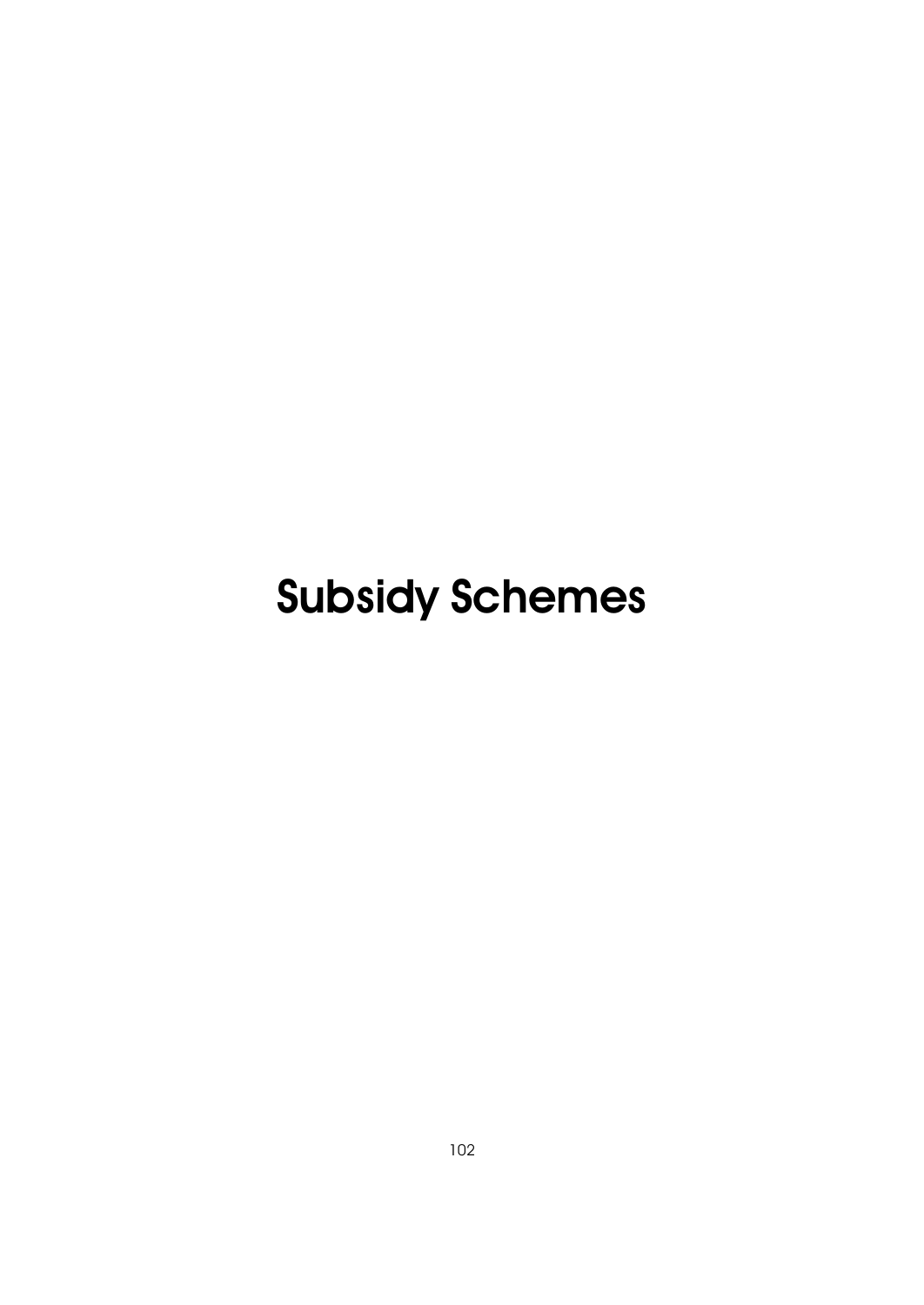# PANORAMIC VIEW OF SUBSIDY SCHEMES FOR THE YEAR 2008-09

Rs. in lakh

|                                                         |            | <b>Fund Received</b> |              |                | Expendiuture during |              |
|---------------------------------------------------------|------------|----------------------|--------------|----------------|---------------------|--------------|
| NAME OF THE SCHEME                                      | from Govt. |                      |              | the year       |                     |              |
|                                                         | N E        | ONE                  | <b>TOTAL</b> | N <sub>E</sub> | ONE                 | <b>TOTAL</b> |
| Plantation Subsidy Scheme                               | 471.49     | 247.22               | 718.71       | 475.74         | 302.61              | 778.35       |
| Human Resource Dev. Scheme                              | 110.00     | 173.33               | 283.33       | 83.93          | 299.52              | 383.45       |
| Quality Upgradation & Product<br>Diversification Scheme | 861.84     | 863.88               | 1,725.72     | 888.88         | 1,014.94            | 1,903.82     |
| OrthodoxTea Production Subsidy<br>Scheme                | 1,063.00   | 714.77               | 1,777.77     | 1,004.00       | 1,228.05            | 2,232.05     |
| Market Promotion Scheme                                 | 1,189.30   | 957.80               | 2,147.10     | 482.00         | 2,249.69            | 2,731.69     |
| Special Purpose Tea Fund                                | 1,500.00   | 550.00               | 2,050.00     | 792.00         | 1,414.00            | 2,206.00     |
|                                                         | 5,195.63   | 3,507.00             | 8,702.63     | 3,726.55       | 6,508.81            | 10,235.36    |
| <b>Tea Board Tea Fund</b>                               | 1,00       | 0.00                 | 1.00         |                |                     |              |
| <b>Total Subsidy</b>                                    | 5,196.63   | 3,507.00             | 8,703.63     | 3,726.55       | 6,508.81            | 10,235.36    |
| Research & Development Scheme                           | 798.12     | 592.60               | 1,390.72     | 798.40         | 922.28              | 1,720.68     |
|                                                         | 5,994.75   | 4,099.60             | 10,094.35    | 4,524.95       | 7,431.09            | 11,956.04    |
| R& D- TRA Centenery                                     | 500.00     | 0.00                 | 500.00       | 495.00         | 0.00                | 495.00       |
| Special Fund (AED)<br>Research                          |            |                      | 405.94       |                |                     | 328.04       |
| Total                                                   | 6,494.75   | 4,099.60             | 11,000.29    | 5,019.95       | 7,431.09            | 12,779.08    |
| Special Purpose Tea Fund (Capital<br>Contribution)      |            |                      | 1,500.00     |                |                     | 1,500.00     |

Rs. 1500.00 lakh has been invested under Fixed Deposit as capital fund under Special Purpose Tea Fund.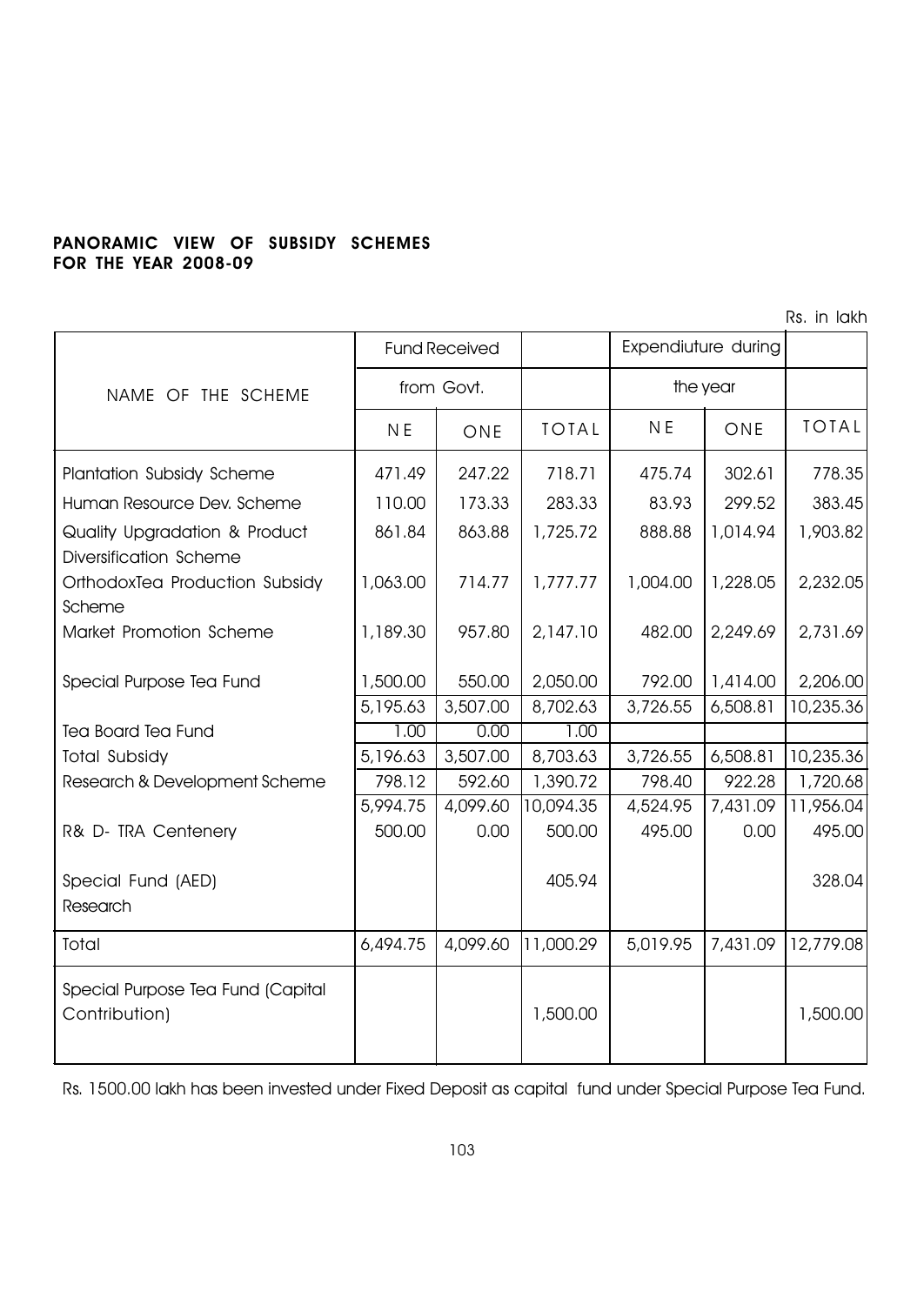## TEA BOARD TEA PLANTATION DEVELOPMENT SUBSIDY SCHEME RECEIPT & PAYMENT ACCOUNT FOR THE YEAR 2008-09

| <b>RECEIPTS</b>                                                                                                              | Amount<br>(Rs.)                                                            | Amount<br>(Rs.)              |
|------------------------------------------------------------------------------------------------------------------------------|----------------------------------------------------------------------------|------------------------------|
| Opening Balance<br>Head office<br>Coonoor Office<br>Guwahati Office<br>Agartala Office<br>Kottayam Office<br>Palampur Office | 6,270.70<br>26,964.25<br>33,280.74<br>21,425.00<br>18,776.80<br>302,423.60 | 409,141.09                   |
| Received from Govt<br>Head office<br>Coonoor Office<br>Guwahati Office<br>Agartala Office                                    | 22,222,000.00<br>2,500,000.00<br>44,399,000.00<br>2,750,000.00             | 71,871,000.00                |
| Received from SPTF<br>Head Office (10th Plan)<br>Coonoor office<br>Palampur Office<br>Last years' Receivable                 | 2,000,000.00<br>2,000,000.00<br>500,000.00                                 | 4,500,000.00<br>5,564,228.00 |
| Cancellation of Cheques<br>Guwahati (2007-2008)<br>Coonoor (2007-2008)<br>Coonoor (2008-2009)                                | 478,366.00<br>90,250.00<br>25,060.00                                       | 593,676.00                   |
| Total                                                                                                                        |                                                                            | 82,938,045.09                |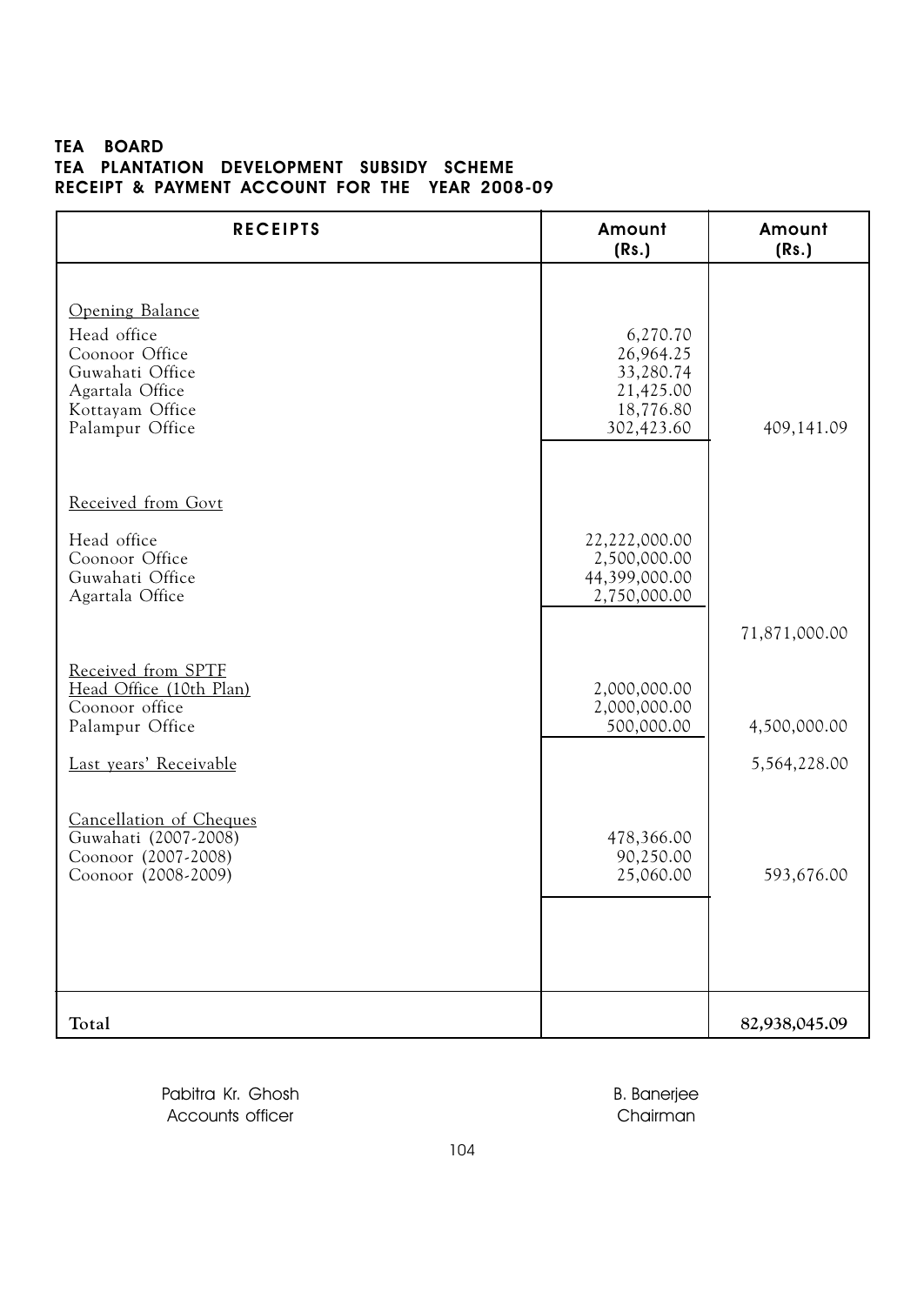| <b>PAYMEMTS</b>                                                                                                                                                                                                | Amount<br>(Rs.)                                                              | Amount<br>(Rs.)                                       |
|----------------------------------------------------------------------------------------------------------------------------------------------------------------------------------------------------------------|------------------------------------------------------------------------------|-------------------------------------------------------|
| Disbursement during the year<br><b>Head office</b><br>Coonoor Office<br>Guwahati Office<br>Agartala Office<br><b>Palampur Office</b>                                                                           | 20,409,401.00<br>2,614,803.00<br>40,405,621.00<br>2,425,400.00<br>36,510.00  | 65,891,735.00                                         |
| Revival of the closed Tea Garden<br>Disbursement for SPTF (H.O.)<br>Disbursement for SPTF (Coonoor)<br>Disbursement for SPTF (Palampur)<br>Refunded to SPTF(H.O.)<br><b>Adm Expenditure</b><br>Guwahati Office | 1,994,670.00<br>2,000,000.00<br>500,000.00                                   | 5,000,000.00<br>4,494,670.00<br>5,330.00<br>14,284.00 |
| <b>Bank charges</b><br><b>Head office</b><br>Guwahati Office<br><b>Palampur Office</b><br>Kottayam Office                                                                                                      | 2,645.00<br>6,858.00<br>300.00<br>510.00                                     | 10,313.00                                             |
| Operational Cost Paid to Tea<br><b>Board (Adjustment)</b><br><b>Head office</b><br>Guwahati Office<br><b>Agartala Office</b><br>Coonoor Office<br>Kottayam Office<br><b>Palampur Office</b>                    | 2,222,000.00<br>4,472,000.00<br>250,000.00<br>0.00<br>0.00<br>0.00           | 6,944,000.00                                          |
| <b>Closing Balance</b><br><b>Head office</b><br>Coonoor Office<br>Guwahati Office<br>Agartala Office<br>Kottayam Office<br><b>Palampur Office</b>                                                              | 158,452.70<br>27,471.25<br>11,883.74<br>96,025.00<br>18,266.80<br>265,613.60 | 577,713.09                                            |
| <b>Total</b>                                                                                                                                                                                                   |                                                                              | 82,938,045.09                                         |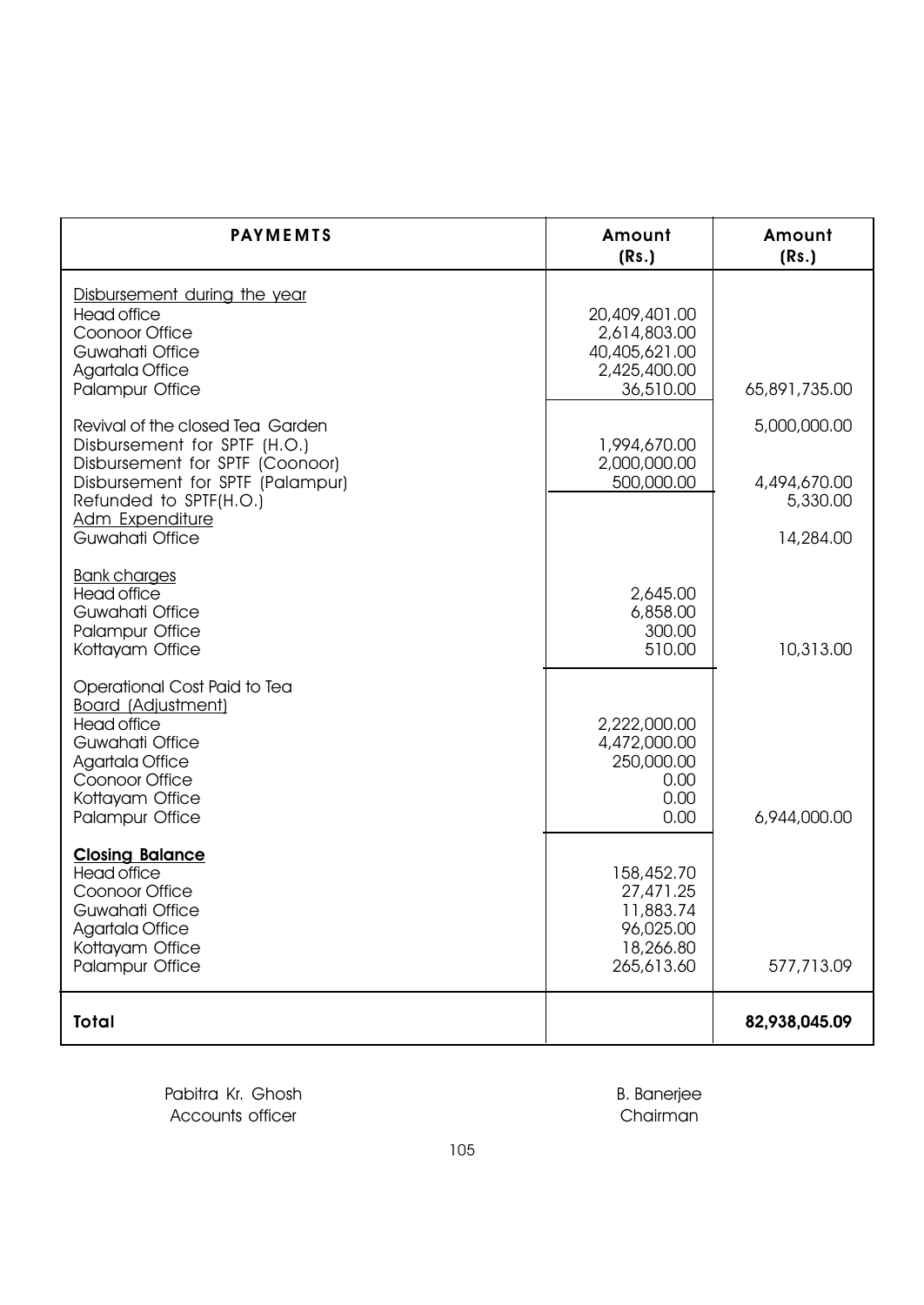## TEA BOARD TEA PLANTATION DEVELOPMENT SUBSIDY SCHEME INCOME & EXPENDITURE ACCOUNT FOR THE YEAR 2008-09

| <b>EXPENDITURE</b>                           | Amount<br>(Rs.) | Amount<br>(Rs.) |
|----------------------------------------------|-----------------|-----------------|
| Disbursement During the year                 | 65,891,735.00   |                 |
| Less: Cancellation of Cheque                 | 25,060.00       | 65,866,675.00   |
| Revival of Close Tea Garden                  |                 | 5,000,000.00    |
| Administrative Expenditure                   |                 | 14,284.00       |
| Bank Charges                                 |                 | 10,313.00       |
| Operating Cost paid to Tea Board<br>Tea Fund |                 | 6,944,000.00    |
|                                              |                 |                 |
| Total                                        |                 | 77,835,272.00   |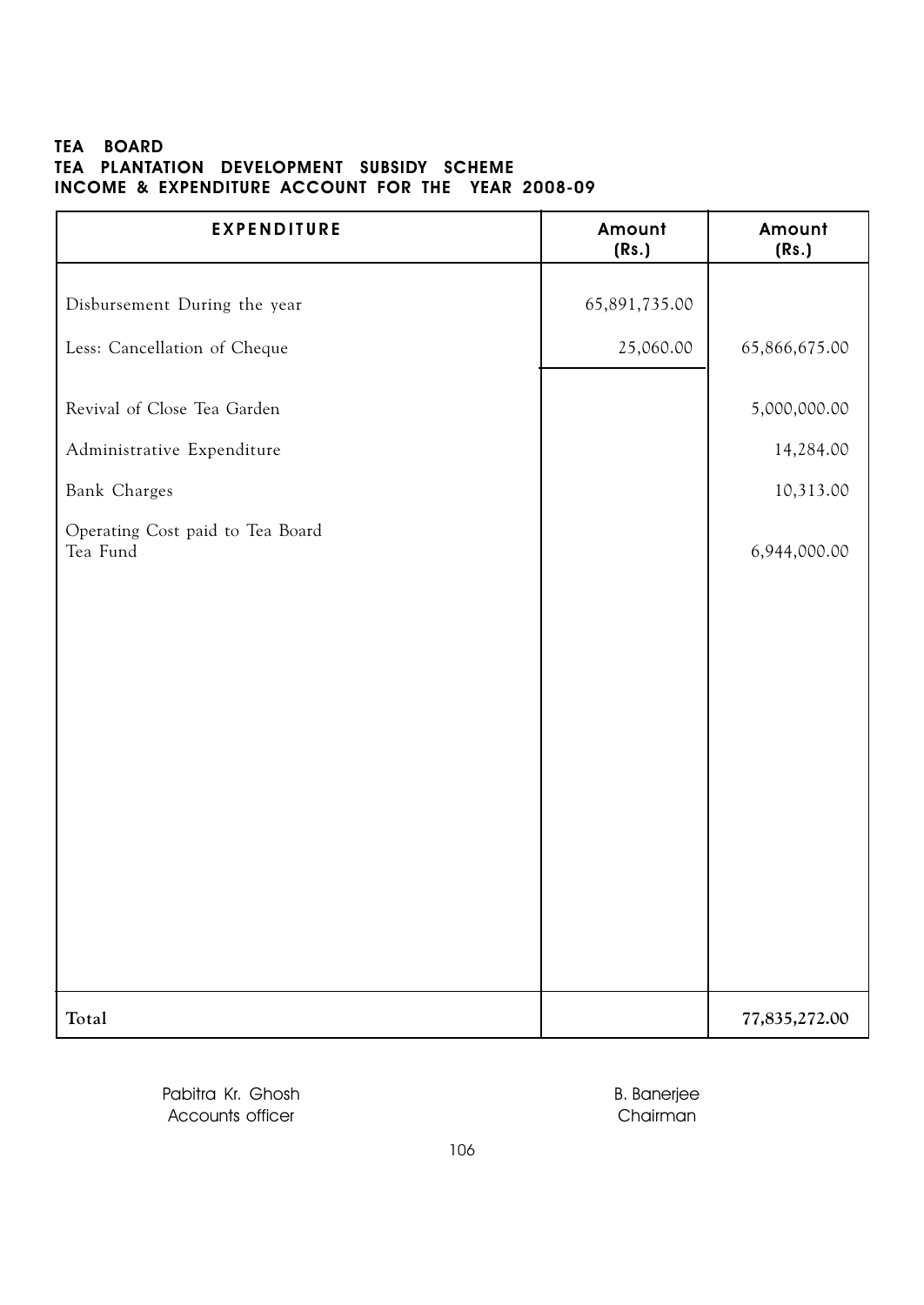|               | <b>INCOME</b> | Amount<br>(Rs.) | Amount<br>(Rs.)                   |
|---------------|---------------|-----------------|-----------------------------------|
|               | 71,871,000.00 |                 | Received from Government          |
|               | 409,141.09    |                 | Add:Unspent Grant 2007-08         |
|               | 72,280,141.09 |                 |                                   |
| 71,702,428.00 | 577,713.09    |                 | Less: Unspent Grant 2008-09       |
| 6,132,844.00  |               |                 | Excess of Expenditure over Income |
|               |               |                 |                                   |
| 77,835,272.00 |               |                 | Total                             |

Pabitra Kr. Ghosh B. Banerjee Accounts officer and the contract of the Chairman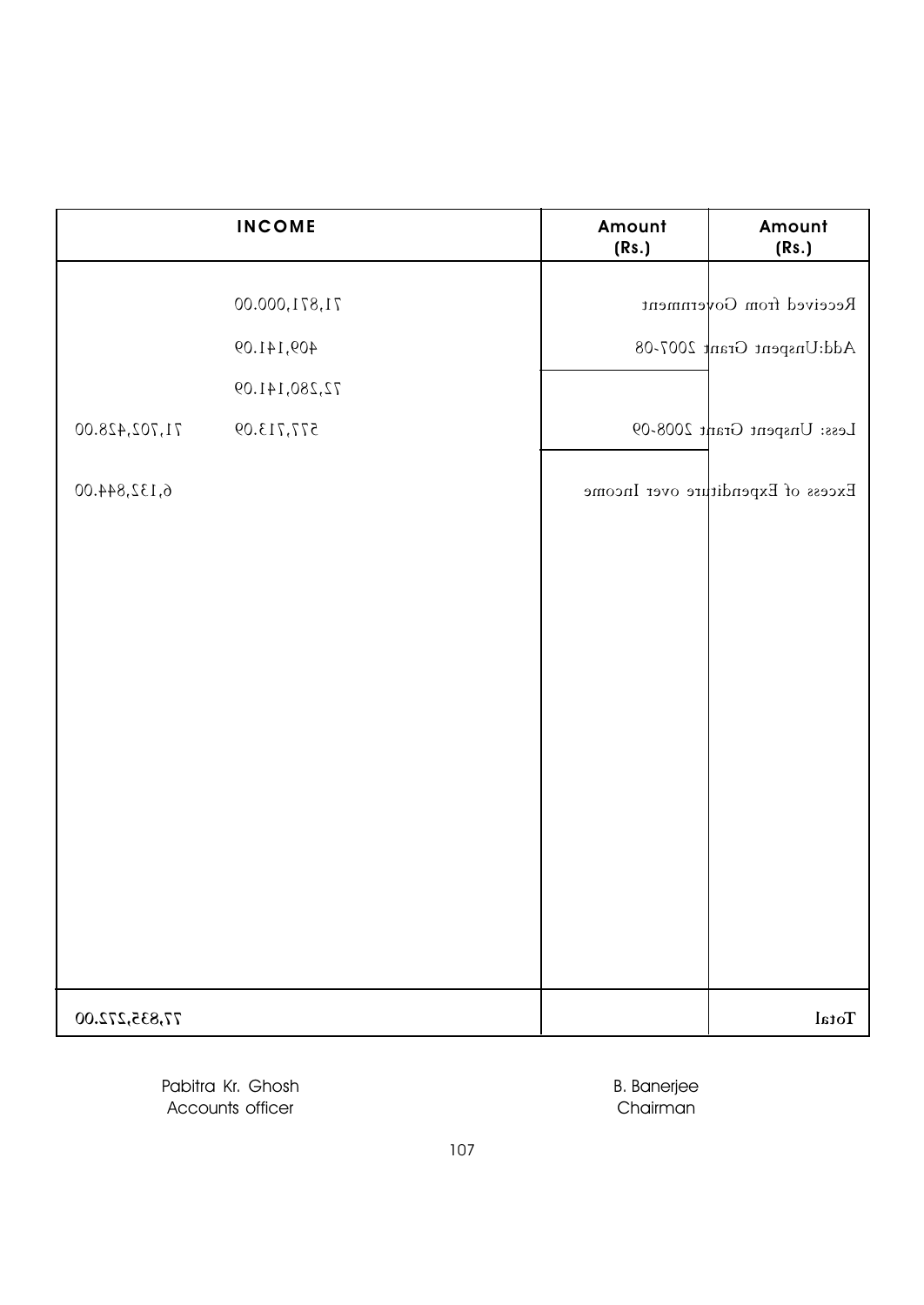# TEA BOARD TEA PLANTATION DEVELOPMENT SCHEME BALANCE SHEET AS ON 31ST MARCH, 2009

| <b>LIABILITIES</b>                                         | (Rs.)         | As on 31.03.2009<br>(Rs.) |
|------------------------------------------------------------|---------------|---------------------------|
| Excess of income over expenditure                          |               |                           |
| as per last year A/c(07-08)                                | 23,190,041.50 |                           |
| Less: Excess of expenditure over income<br>during the year | 6,132,844.00  |                           |
|                                                            | 17,057,197.50 |                           |
| Add:Expenditure excess shown Previous year                 | 568,616.00    | 17,625,813.50             |
| Unspent amount payable to Govt.                            |               | 577,713.09                |
|                                                            |               |                           |
|                                                            |               |                           |
|                                                            |               |                           |
|                                                            |               |                           |
|                                                            |               |                           |
|                                                            |               |                           |
|                                                            |               |                           |
|                                                            |               |                           |
|                                                            |               |                           |
|                                                            |               |                           |
| Total                                                      |               | 18,203,526.59             |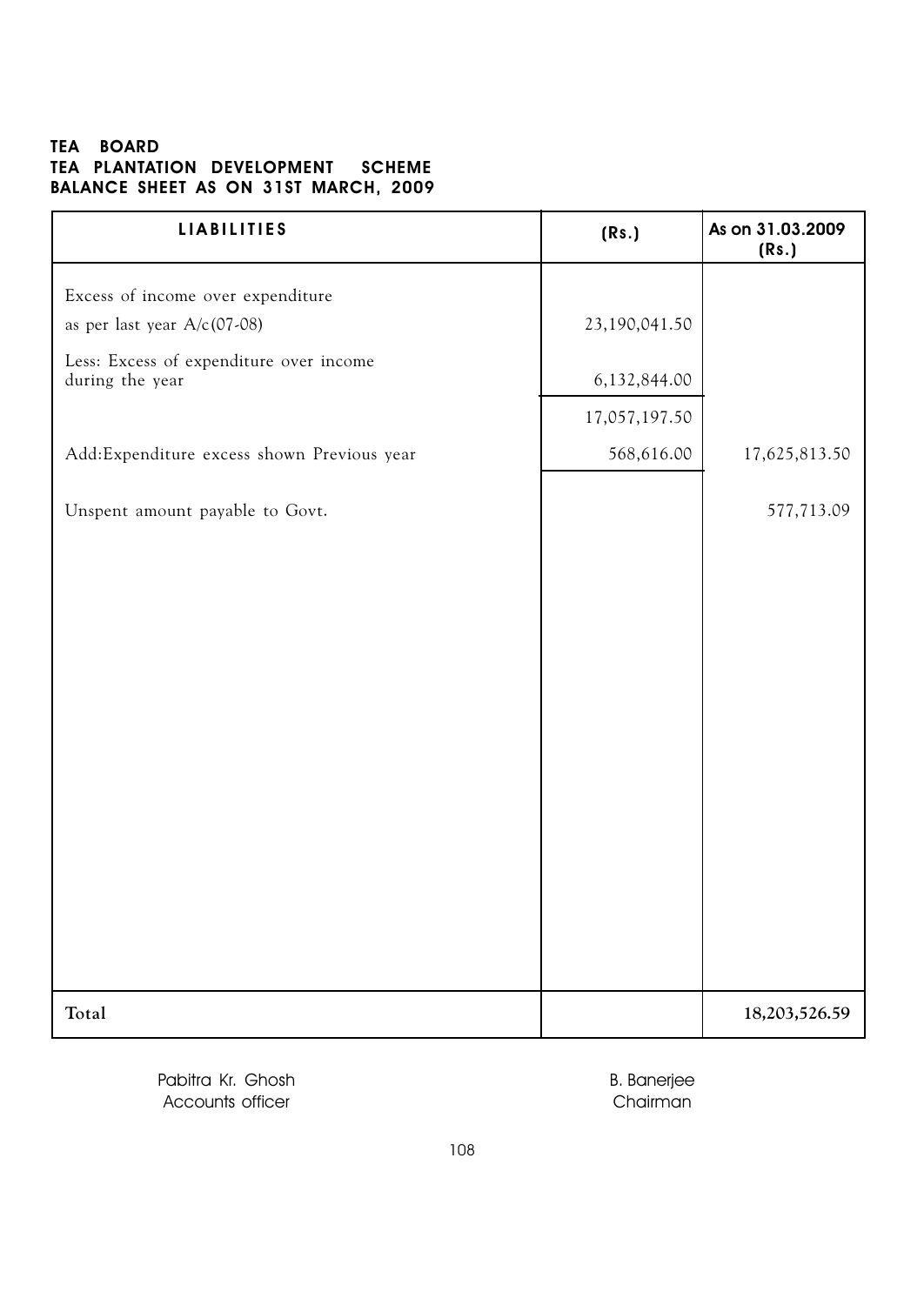| <b>Assets</b>                  | (Rs.)         | As on 31.03.2009<br>(Rs.) |
|--------------------------------|---------------|---------------------------|
|                                |               |                           |
| Amount Receivable from SPTF    | 23,190,041.50 |                           |
| Less: Received during the year | 5,564,228.00  | 17,625,813.50             |
| Closing Balance                |               | 577,713.09                |
|                                |               |                           |
|                                |               |                           |
|                                |               |                           |
|                                |               |                           |
|                                |               |                           |
|                                |               |                           |
|                                |               |                           |
|                                |               |                           |
|                                |               |                           |
|                                |               |                           |
|                                |               |                           |
| Total                          |               | 18,203,526.59             |

Pabitra Kr. Ghosh B. Banerjee Accounts officer Chairman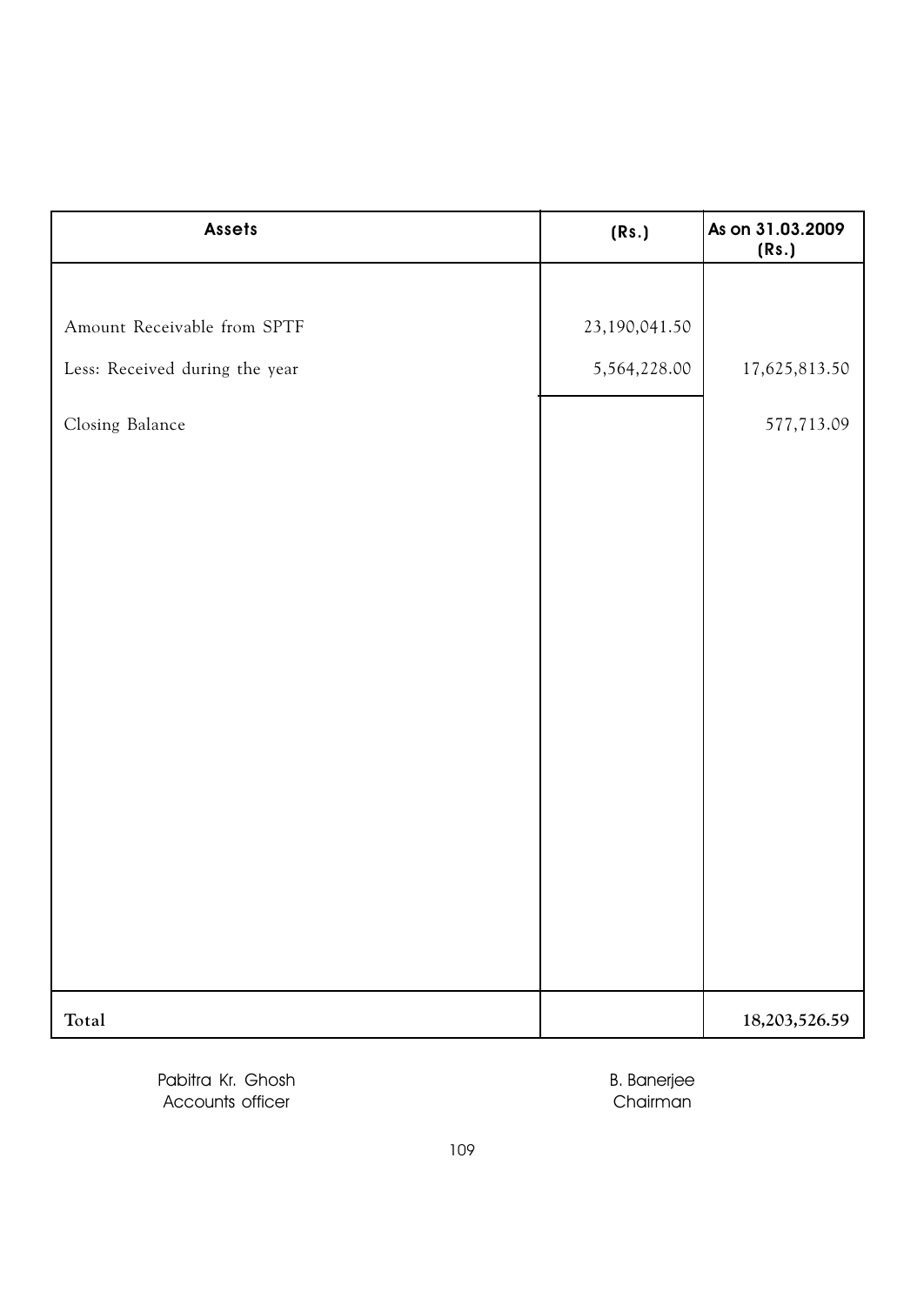#### TEA BOARD QUALITY UPGRADATION AND PRODUCT DIVERSIFICATION SCHEME (SUBSIDY) RECEIPT & PAYMENT ACCOUNT FOR THE YEAR 2008-09

| <b>RECEIPTS</b>                                            | Amount<br>(Rs.)                                 | Amount<br>(Rs.)             |
|------------------------------------------------------------|-------------------------------------------------|-----------------------------|
| To Opening Balance<br>Kolkata<br>Guwahati<br>Coonoor       | 7,284,475.85<br>282,349.93<br>91,281.50         | 7,658,107.28                |
| Fund Received from Govt.<br>Kolkata<br>Guwahati<br>Coonoor | 53,055,000.00<br>86,184,000.00<br>33,333,000.00 | 172,572,000.00              |
| By Fund Transfer<br>Orthodox Scheme<br>Bank Int.           | 10,000,000.00<br>279,694.00                     | 10,000,000.00<br>279,694.00 |
|                                                            |                                                 |                             |
|                                                            |                                                 |                             |
| <b>TOTAL</b>                                               |                                                 | 190,509,801.28              |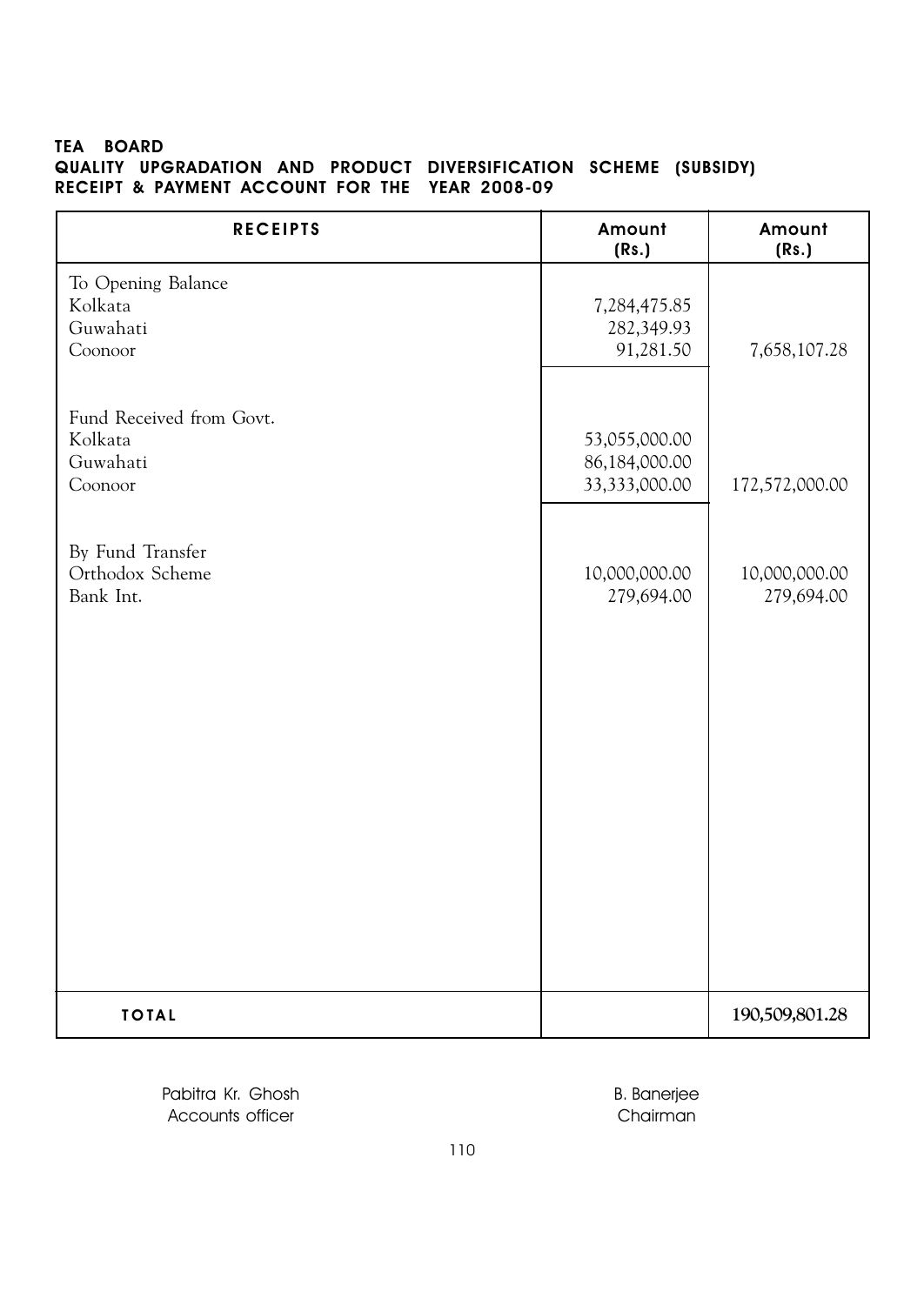| <b>PAYMEMTS</b>     | Amount<br>(Rs.) | Amount<br>(Rs.) |
|---------------------|-----------------|-----------------|
| By Disbursement     |                 |                 |
| Kolkata             | 60,248,047.00   |                 |
| Guwahati            | 77,789,892.00   |                 |
| Coonoor             | 30,038,844.00   | 168,076,783.00  |
|                     |                 |                 |
| By Bank Charge      |                 |                 |
| Kolkata             | 0.00            |                 |
| Guwahati            | 33,900.00       |                 |
| Coonoor             | 0.00            | 33,900.00       |
| By Adm. Charge      |                 |                 |
| Kolkata (Jorhat)    | 50,000.00       |                 |
| Guwahati            | 10,414.00       |                 |
| Coonoor             | 0.00            | 60,414.00       |
| Grant               |                 |                 |
| Upasi               | 2,268,463.00    |                 |
| A.A.U.              | 2,443,059.00    | 4,711,522.00    |
| Operational Charges |                 |                 |
| Kolkata             | 5,555,000.00    |                 |
| Guwahati            | 8,611,000.00    |                 |
| Coonoor             | 3,333,000.00    | 17,499,000.00   |
| By Closing Balance  |                 |                 |
| Kolkata             | 54,600.85       |                 |
| Guwahati            | 21,143.93       |                 |
| Coonoor             | 52,437.50       | 128,182.28      |
| <b>TOTAL</b>        |                 | 190,509,801.28  |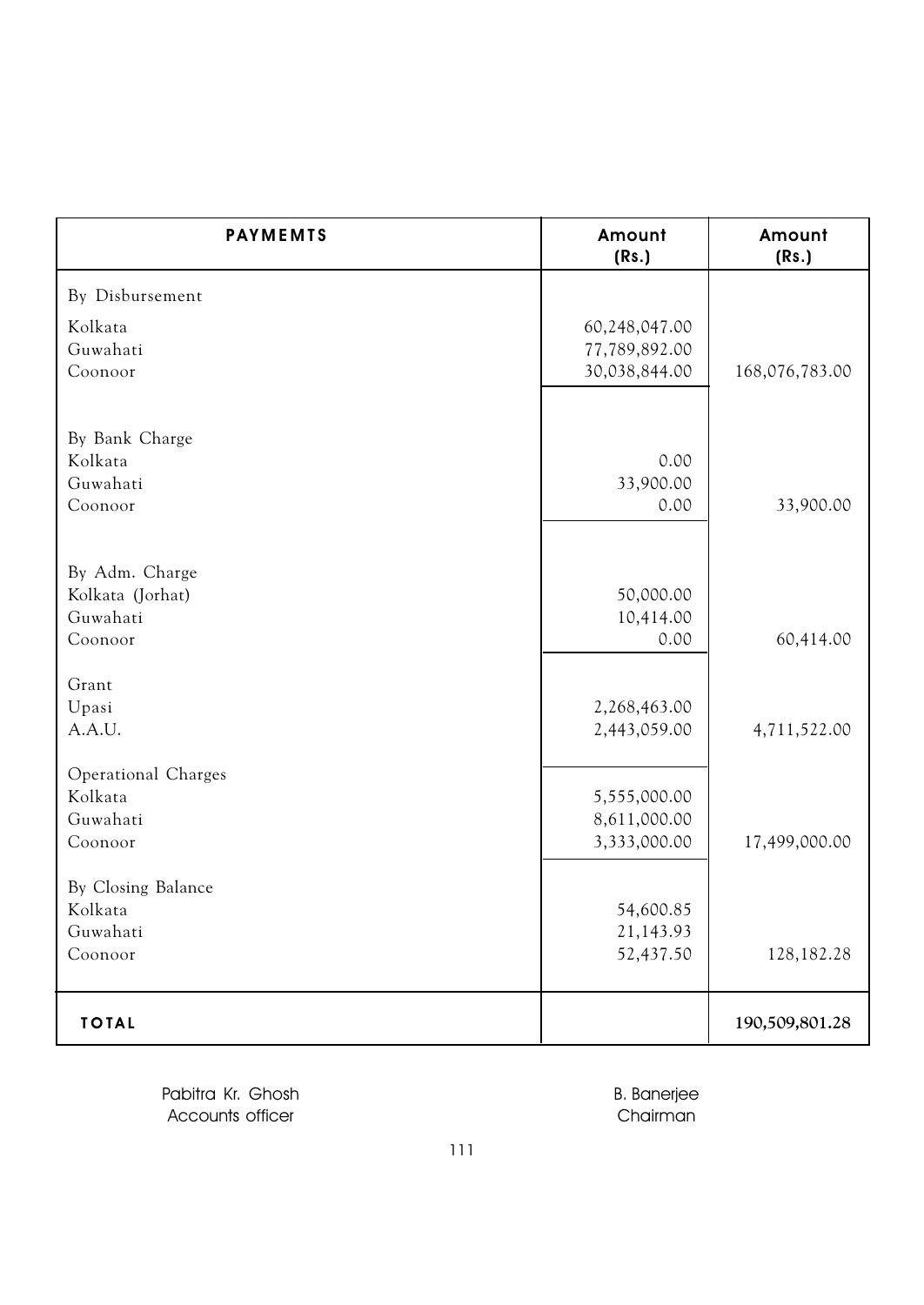# TEA BOARD QUALITY UPGRADATION AND PRODUCT DIVERSIFICATION SCHEME (SUBSIDY) INCOME & EXPENDITURE ACCOUNT FOR THE YEAR 2008-09

| <b>EXPENDITURE</b>                                                                 | Amount<br>(Rs.)                                 | Amount<br>(Rs.) |
|------------------------------------------------------------------------------------|-------------------------------------------------|-----------------|
| Payment of Subsidy towards<br>Quality Upgradation/ISO/HACCP<br>/ Quality Awareness |                                                 |                 |
| Programme :<br>Kolkata<br>Guwahati<br>Coonoor                                      | 60,248,047.00<br>77,789,892.00<br>30,038,844.00 | 168,076,783.00  |
| Grant<br>Upasi<br>A.A.U.                                                           | 2,268,463.00<br>2,443,059.00                    | 4,711,522.00    |
| Adm. Charge<br>Kolkata (Jorhat)<br>Guwahati<br>Coonoor                             | 50,000.00<br>10,414.00<br>0.00                  | 60,414.00       |
| <b>Bank Charge</b><br>Kolkata<br>Guwahati<br>Coonoor                               | 0.00<br>33,900.00<br>0.00                       | 33,900.00       |
| <b>Operational Charges</b><br>Kolkata<br>Guwahati<br>Coonoor                       | 5,555,000.00<br>8,611,000.00<br>3,333,000.00    | 17,499,000.00   |
|                                                                                    |                                                 |                 |
| <b>TOTAL</b>                                                                       |                                                 | 190,381,619.00  |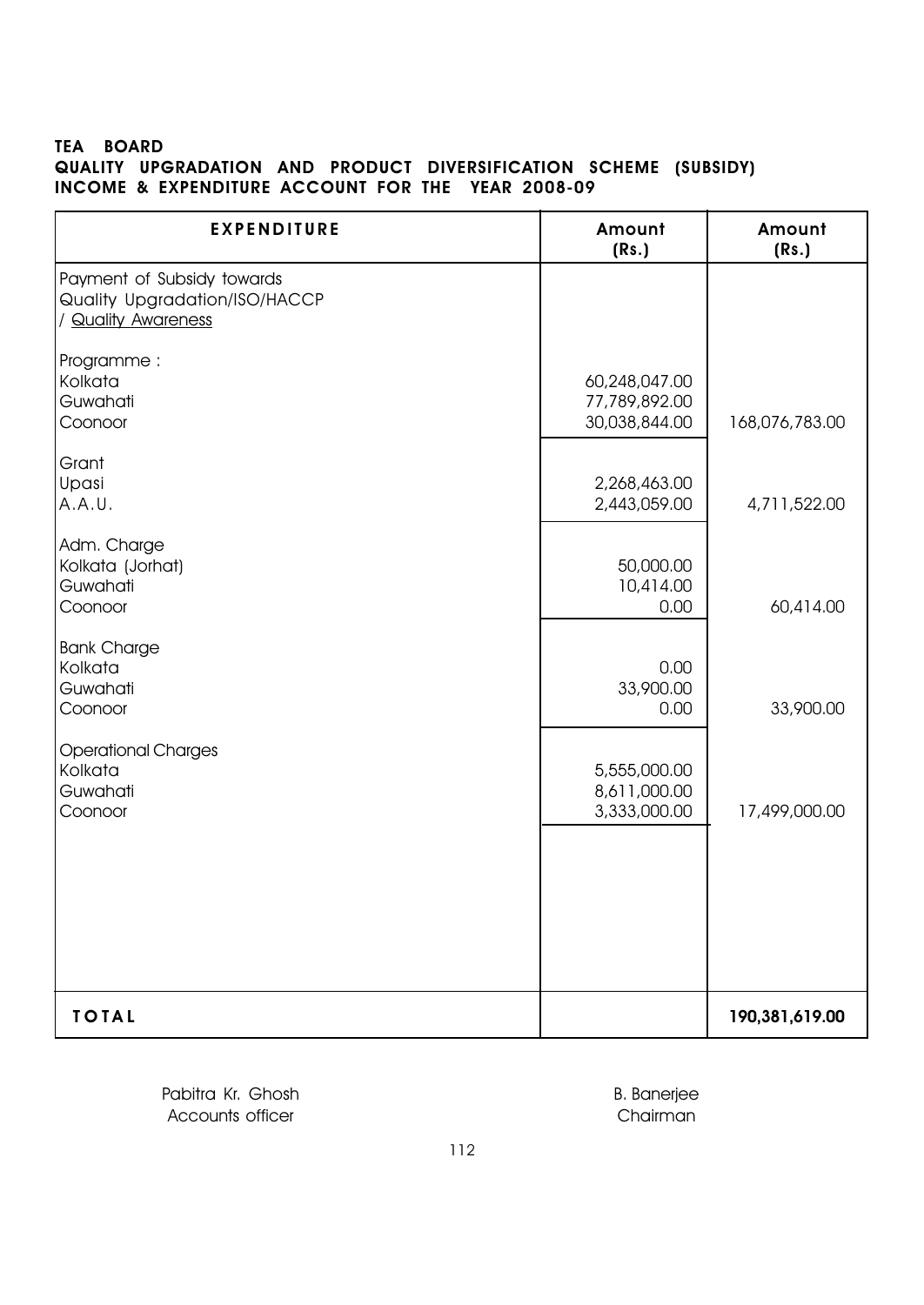| <b>INCOME</b>                          | Amount<br>(Rs.)                                  | Amount<br>(Rs.)  |
|----------------------------------------|--------------------------------------------------|------------------|
| Fund Received from Govt.<br>Kolkata    | 53,055,000.00                                    |                  |
| Guwahati<br>Coonoor                    | 86,184,000.00<br>33,333,000.00<br>172,572,000.00 |                  |
| Add: Unspent Grant of 07-08            | 7,658,107.28<br>180,230,107.28                   |                  |
| Less: Unspent Grant of 08-09           | 128,182.28<br>180, 101, 925.00                   | 180, 101, 925.00 |
| Add: Bank Int.                         | 279,694.00                                       | 279,694.00       |
| Add: Excess of expenditure over income | 10,000,000.00                                    | 10,000,000.00    |
|                                        |                                                  |                  |
|                                        |                                                  |                  |
|                                        |                                                  |                  |
|                                        |                                                  |                  |
|                                        |                                                  |                  |
|                                        |                                                  |                  |
| <b>TOTAL</b>                           |                                                  | 190,381,619.00   |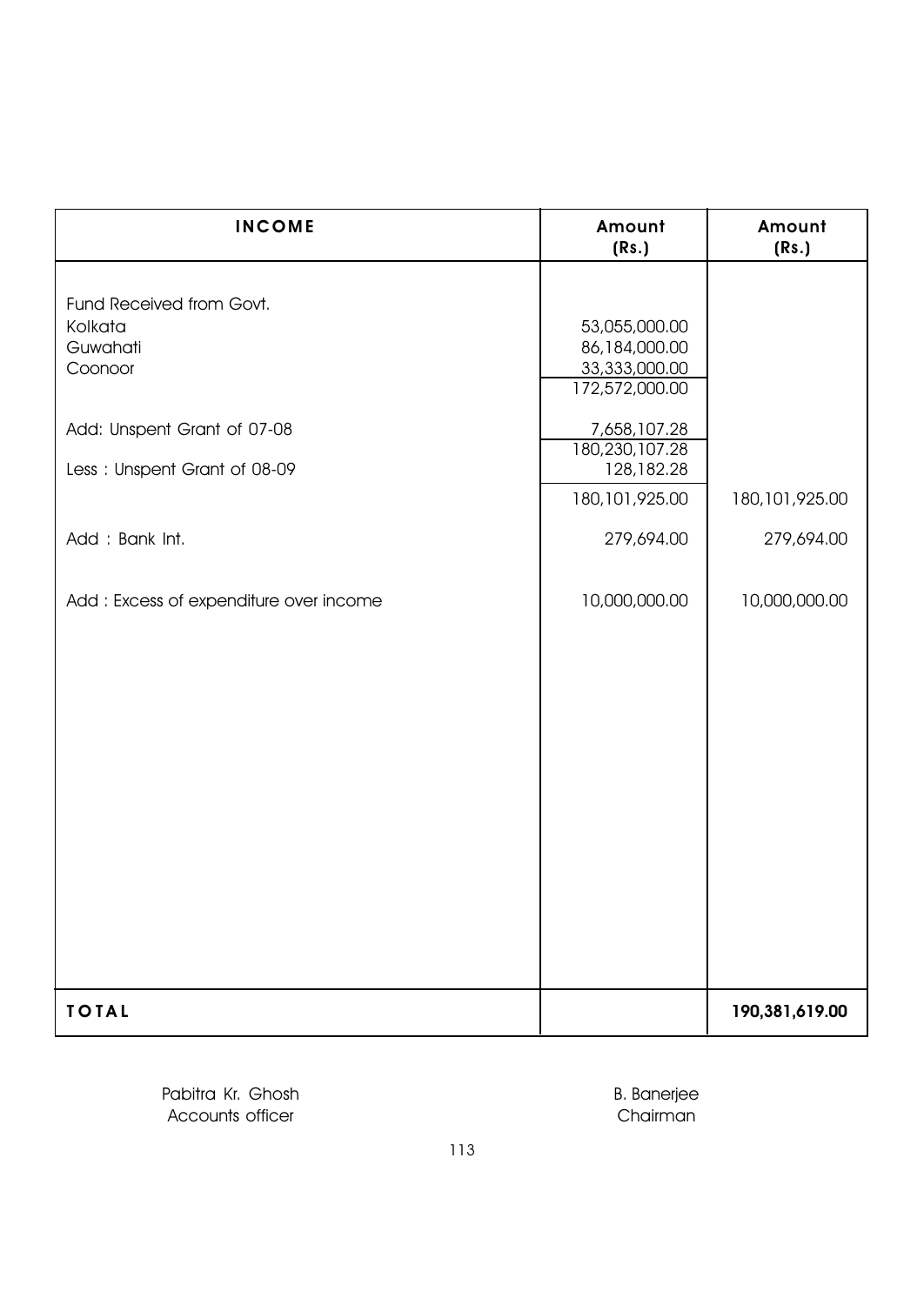## TEA BOARD QUALITY UPGRADATION AND PRODUCT DIVERSIFICATION SCHEME (SUBSIDY) BALANCE SHEET AS ON 31.03.2009

| <b>LIABILITIES</b>                | Amount<br>(Rs.) | Amount<br>(Rs.) |
|-----------------------------------|-----------------|-----------------|
| Payable to R & D scheme - Coonoor | 458,223.00      |                 |
| Less: inadvertently shown         |                 |                 |
| previous year instead of MDEP     | 458,223.00      | 0.00            |
| Amt. Payable to Orthodox          |                 |                 |
| Scheme                            |                 | 10,000,000.00   |
| Unspent Grant Payable to Govt.    |                 | 128, 182. 28    |
|                                   |                 |                 |
|                                   |                 |                 |
|                                   |                 |                 |
|                                   |                 |                 |
|                                   |                 |                 |
|                                   |                 |                 |
| <b>TOTAL</b>                      |                 | 10,128,182.28   |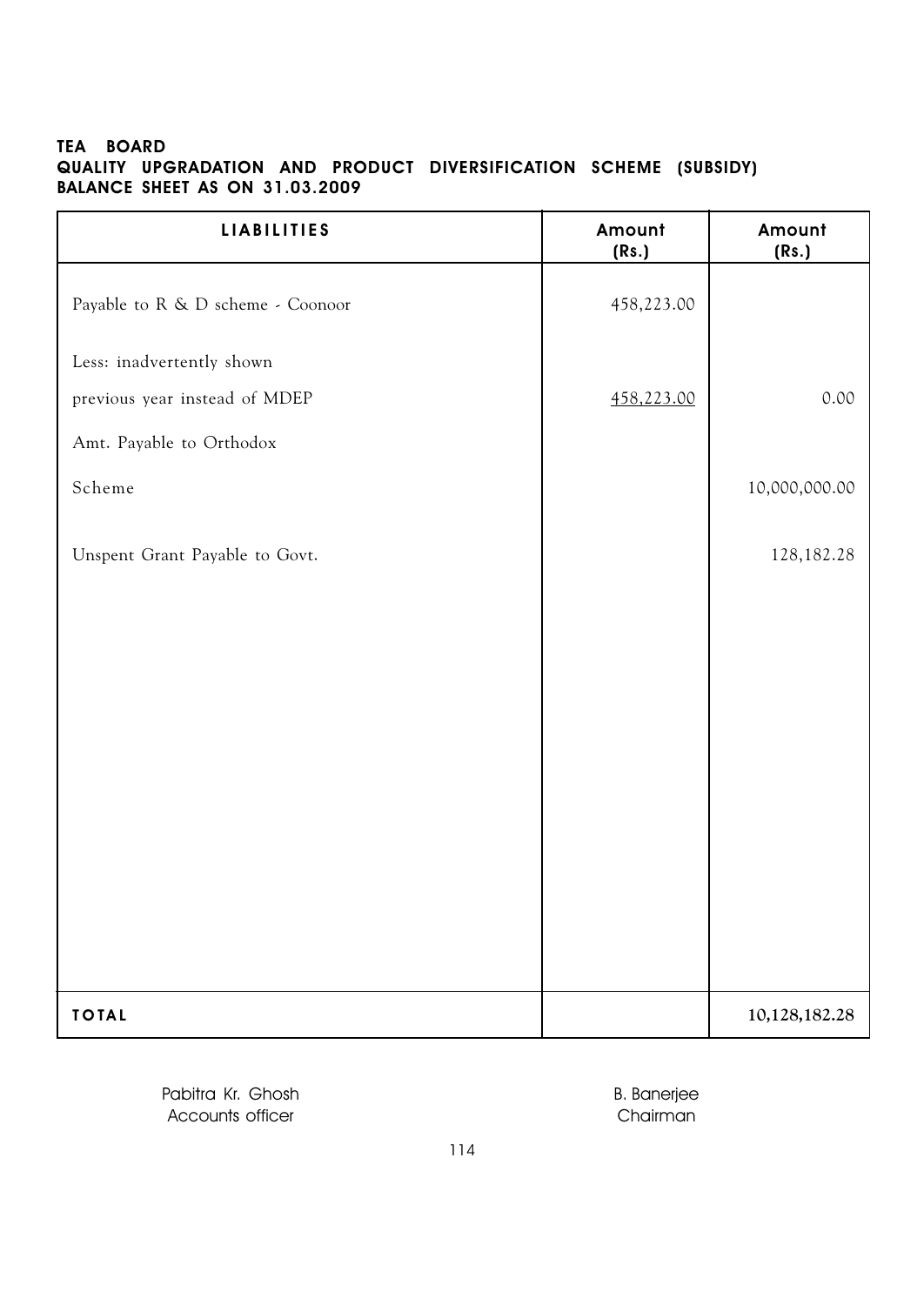| <b>ASSETS</b>                                                      | Amount<br>(Rs.)                     | Amount<br>(Rs.) |
|--------------------------------------------------------------------|-------------------------------------|-----------------|
| Excess of expenditure over Income<br>As per last Balance Sheet     | 458,223.00                          |                 |
| Less: inadvertently shown under QU & PDS instead of<br>MDEP scheme | 458,223.00                          | 0.00            |
| Excess of Exp. Over Income                                         |                                     | 10,000,000.00   |
| <b>Closing Balance</b><br>Kolkata<br>Guwahati<br>Coonoor           | 54,600.85<br>21,143.93<br>52,437.50 | 128,182.28      |
| <b>TOTAL</b>                                                       |                                     | 10,128,182.28   |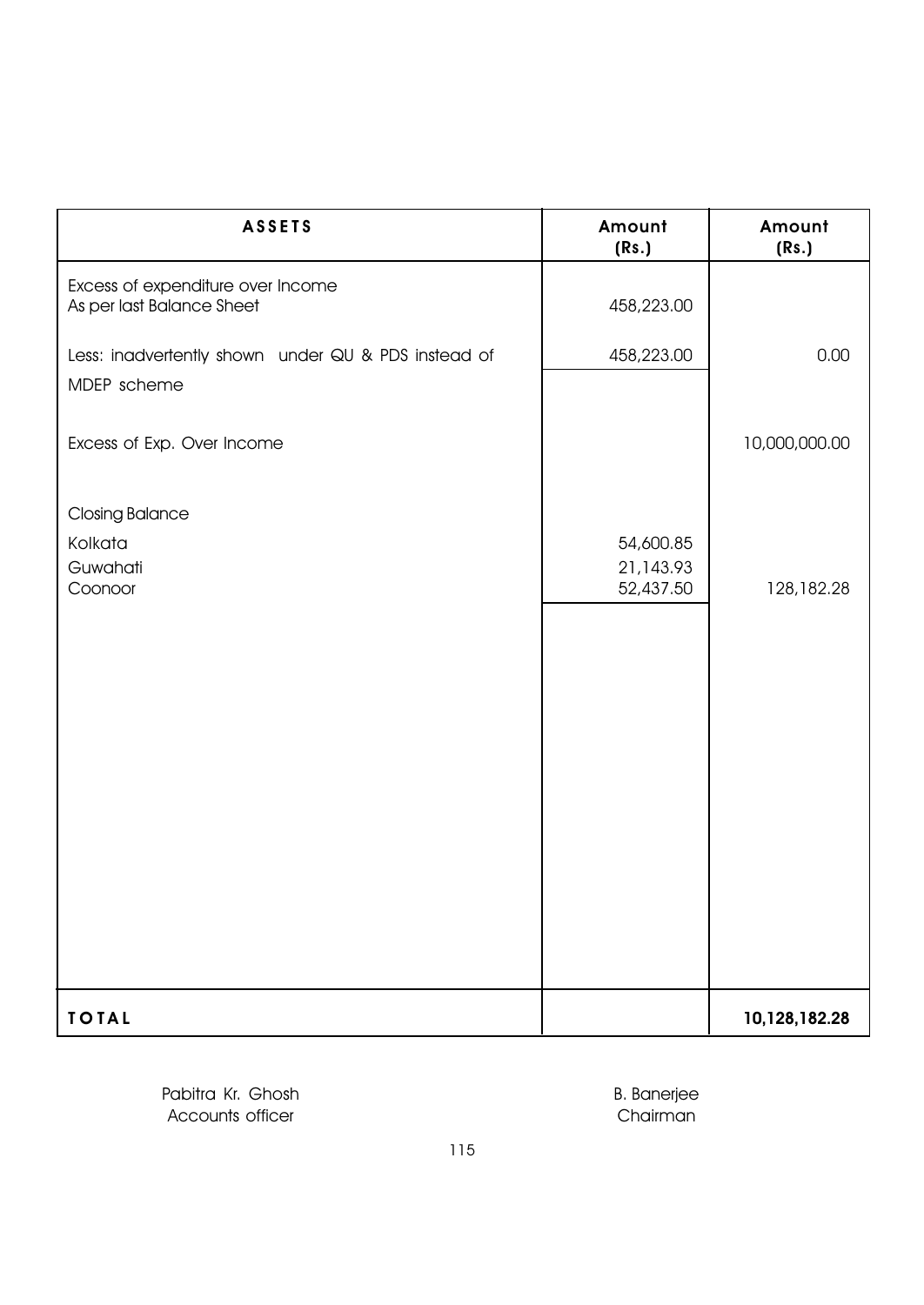#### TEA BOARD HUMAN RESOURCE DEVELOPMENT SCHEME FUND ACCOUNT RECEIPT & PAYMENT ACCOUNTS FOR THE YEAR 2008-09

| <b>RECEIPTS</b> | Amount<br>(Rs.) | Amount<br>(Rs.)                        |
|-----------------|-----------------|----------------------------------------|
|                 |                 | Opening Balance                        |
| 4,148,928.65    |                 | Head Office                            |
| 5,906,914.00    |                 | Chennai                                |
| 28,333,000.00   |                 | Amount Received from Govt.             |
| 1,461,371.00    |                 | Cancellation of D <sup>p</sup> /Cheque |
| 3,500,000.00    |                 | Refund of loan by TBTF                 |
|                 |                 |                                        |
| 43,350,213.65   |                 | $T O T A L$                            |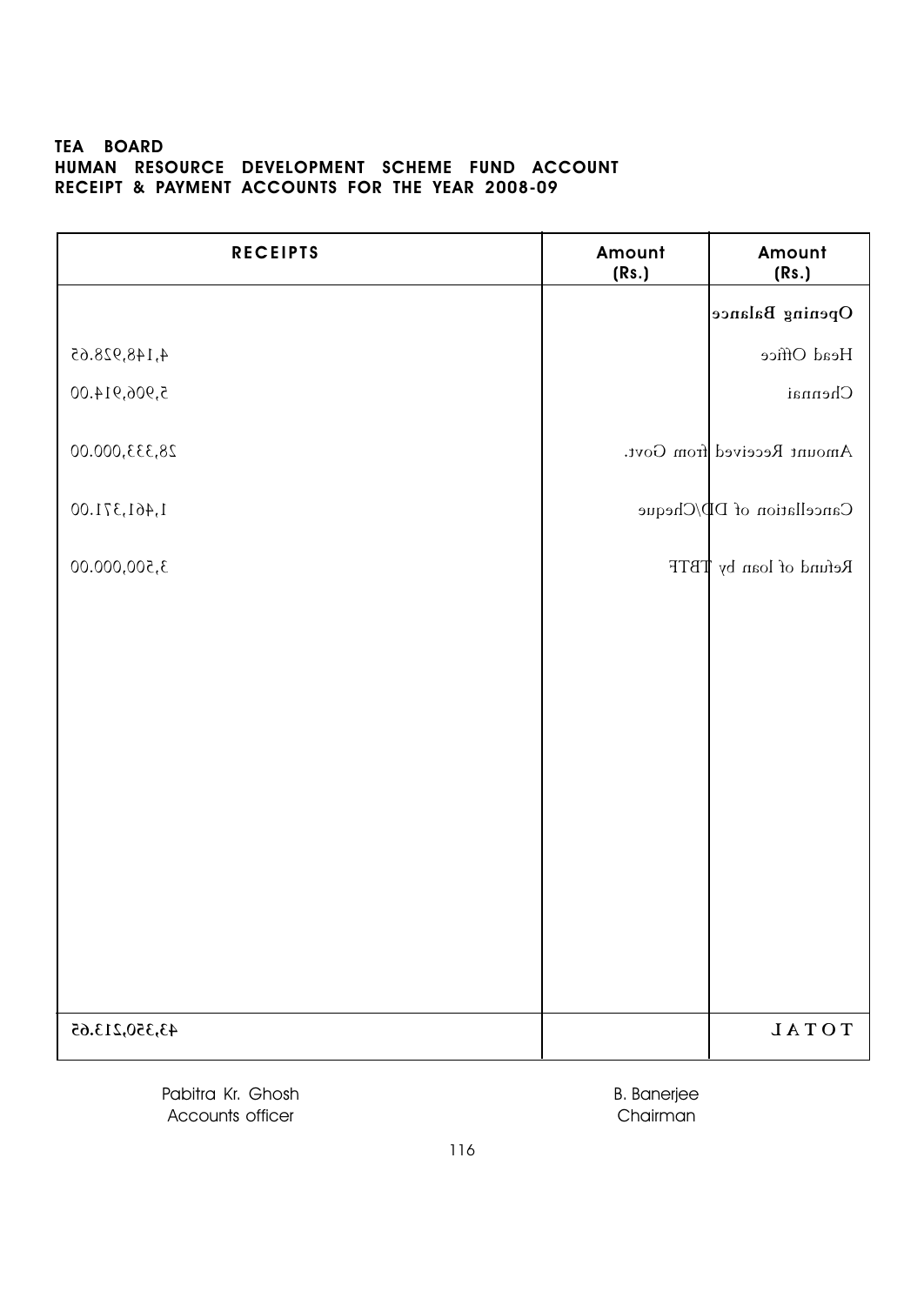| <b>PAYMENT</b>                                                      | Amount<br>(Rs.) | Amount<br>(Rs.) |
|---------------------------------------------------------------------|-----------------|-----------------|
| Expenditure for Labour Welfare                                      |                 | 27,872,153.00   |
| Expenditure for training workshop, seminar for<br>Small Tea Growers |                 | 9,087,097.00    |
| Payment of loan to TBTF                                             |                 | 3,500,000.00    |
| Bank Charge                                                         |                 | 13,804.00       |
| Operational cost to TBTF A/c                                        |                 | 2,833,000.00    |
| Closing Balance<br>Head Office                                      | 29,641.65       |                 |
| Chennai                                                             | 14,518.00       | 44,159.65       |
|                                                                     |                 |                 |
| TOTAL                                                               |                 | 43,350,213.65   |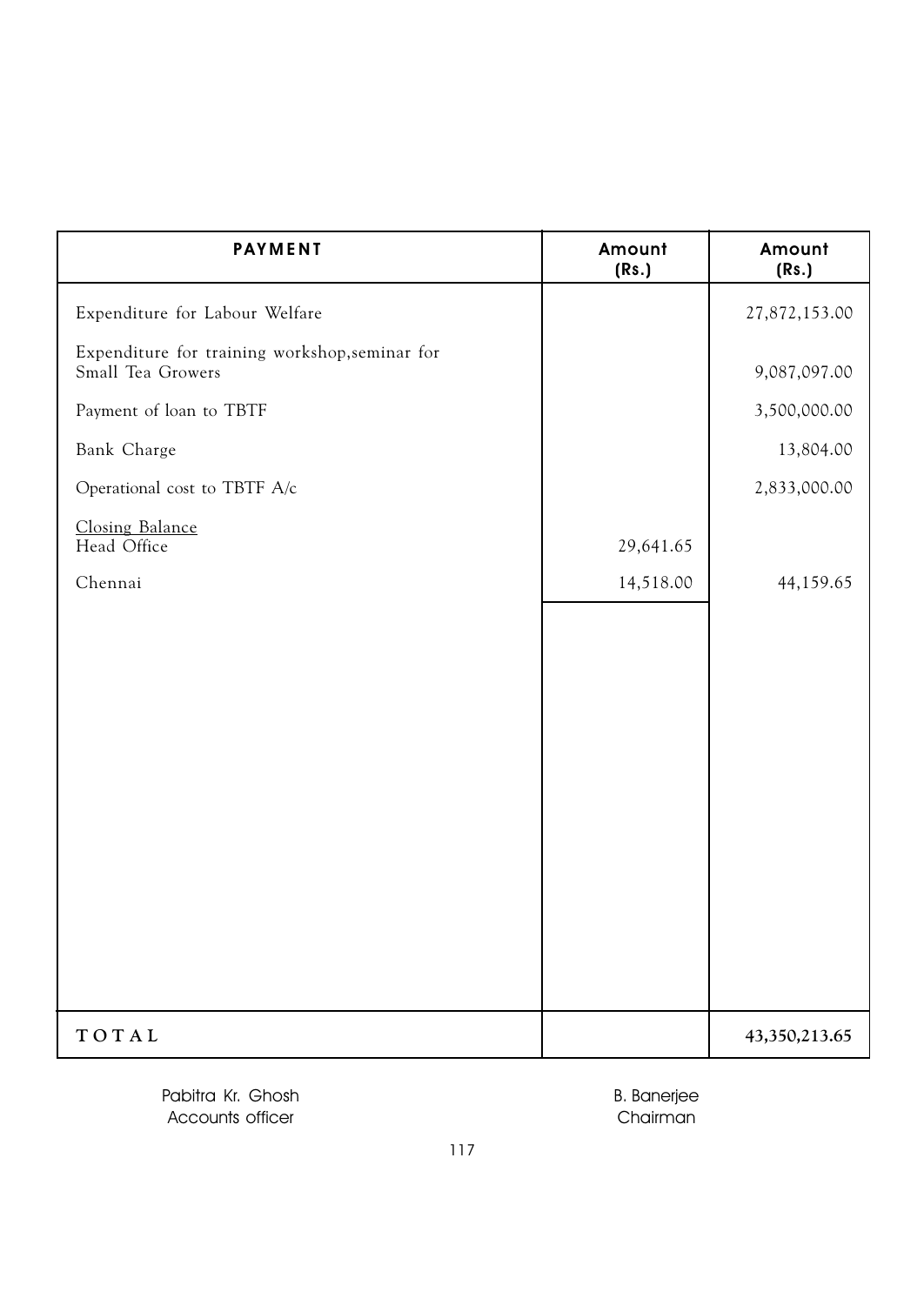# TEA BOARD HUMAN RESOURCE DEVELOPMENT SCHEME FUND ACCOUNT INCOME & EXPENDITURE A/C FOR THE YEAR 2008-09

| <b>Expenditure</b>              | Amount<br>(Rs.) | Amount<br>(Rs.)  |
|---------------------------------|-----------------|------------------|
| Disbursement during the year    | 36,959,250.00   |                  |
| Less: Cancellation of Cheque/DD | 1,461,371.00    |                  |
|                                 |                 | 35,497,879.00    |
| Operational Cost                |                 | 2,833,000.00     |
| Bank Charge                     |                 | 13,804.00        |
|                                 |                 |                  |
|                                 |                 |                  |
|                                 |                 |                  |
|                                 |                 |                  |
|                                 |                 |                  |
|                                 |                 |                  |
|                                 |                 |                  |
|                                 |                 |                  |
|                                 |                 |                  |
|                                 |                 |                  |
| TOTAL                           |                 | 38, 344, 683. 00 |

Pabitra Kr. Ghosh B. Banerjee Accounts officer and the counts of the counts of the counts of the counts of the counts of the counts of the counts of the counts of the counts of the counts of the counts of the counts of the counts of the counts of the c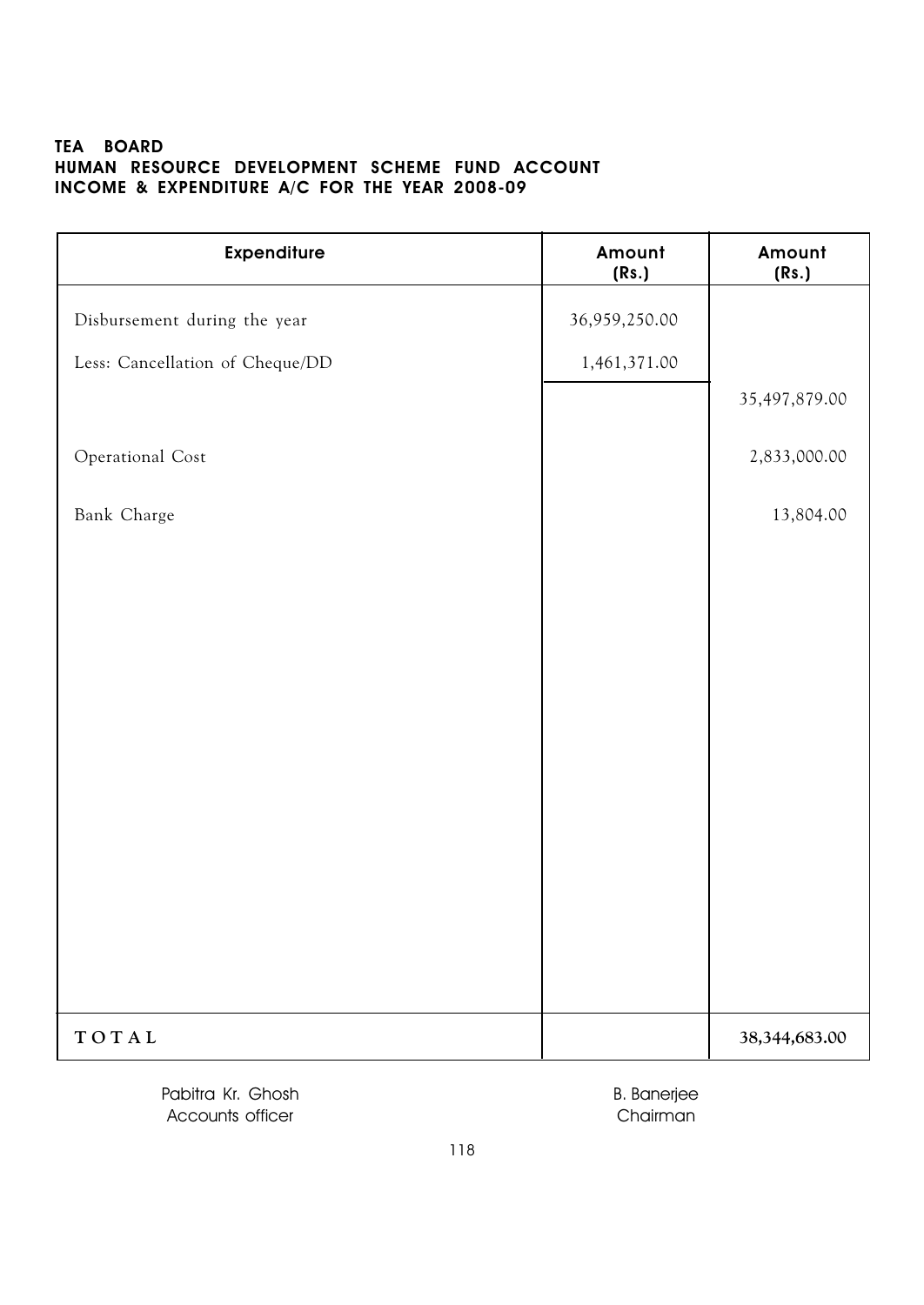| <b>INCOME</b>                                    | Amount<br>(Rs.)  | Amount<br>(Rs.)  |
|--------------------------------------------------|------------------|------------------|
| Amount Received from Govt.                       | 28,333,000.00    |                  |
| Add: Unspent balance of last year(H.O.& Chennai) | 10,055,842.65    |                  |
|                                                  | 38, 388, 842. 65 |                  |
| Less: Unspent balance of H.O. & Chennai          | 44,159.65        | 38, 344, 683. 00 |
|                                                  |                  |                  |
|                                                  |                  |                  |
|                                                  |                  |                  |
|                                                  |                  |                  |
| TOTAL                                            |                  | 38,344,683.00    |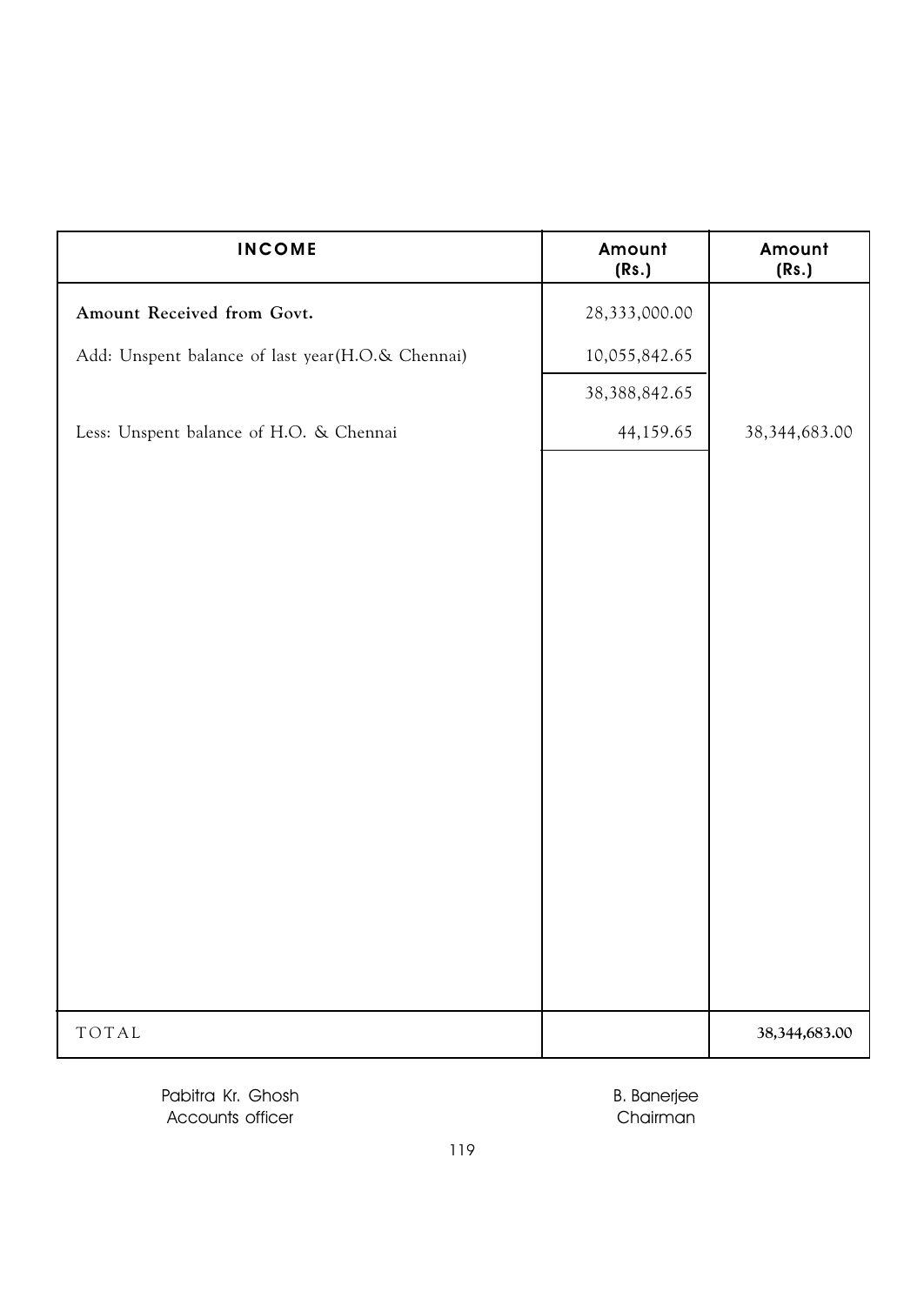# TEA BOARD HUMAN RESOURCE DEVELOPMENT SCHEME FUND ACCOUNT BALANCE SHEET AS ON 31.3.2009

| <b>Previous</b><br>2007-08 | Liability                      | Amount<br>(Rs.)<br>2008-09 |
|----------------------------|--------------------------------|----------------------------|
| 10,055,842.65              | Unspent Grant Payable to Govt. | 44,159.65                  |
| 10,055,842.65              | <b>TOTAL</b>                   | 44,159.65                  |